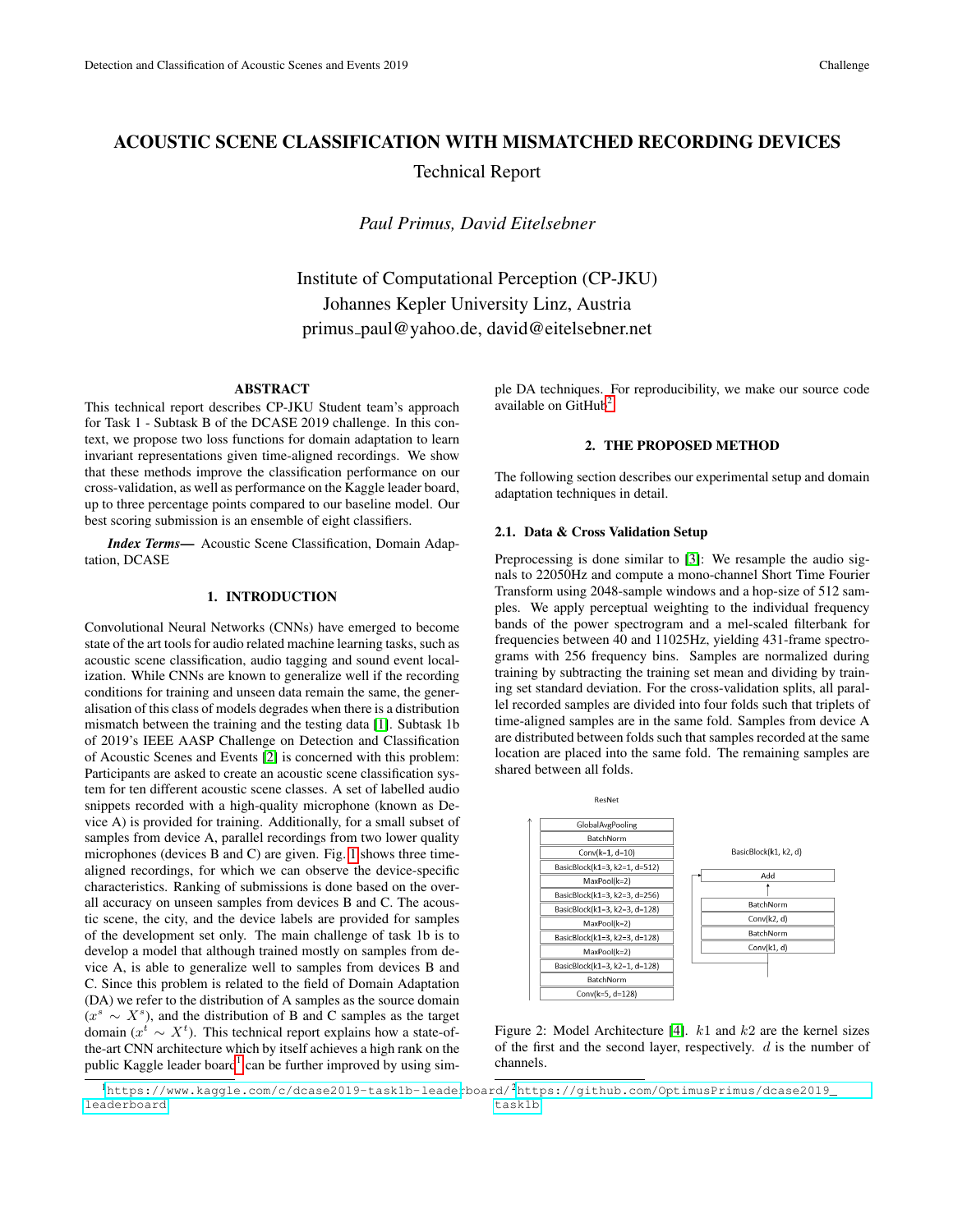

Figure 1: From left to right: Time-aligned recordings from devices A (Soundman OKM II Klassik/Studio A3 Microphone & Zoom F8 Recorder), B (Samsung Galaxy S7) and C (iPhone SE). Spectrograms show microphone-specific patterns, e.g. samples from devices B and C have more noise in lower Mel bins, compared to those from device A.

#### <span id="page-1-1"></span>2.2. Network Architecture

We use the model architecture introduced by Koutini et al. [\[4\]](#page-2-3), a receptive-field-regularized, fully convolutional, residual network (ResNet) with five residual blocks (Fig. [2.1\)](#page-0-3). The receptive field of this architecture is tuned to achieve the best performance in audiorelated tasks using spectrograms, as discussed in [\[4\]](#page-2-3).

#### 2.3. Domain Adaptation

We propose two distance and entropy-based loss functions to encourage the CNN to learn device-invariant representations for parallel samples from the source  $(X^s)$ , and the target domain  $(X^t)$ . Both of these losses exploit the fact that the time-aligned spectrograms  $(x^s, x^t)$  contain the same acoustic information about the acoustic scenes and differ only due to device characteristics. To achieve the best performance, we use a combination of classification loss and a DA loss. We use Categorical Cross Entropy (CCE) for classification, and combine it with the DA loss as follows:

$$
\mathcal{L} = \mathcal{L}_{CCE} + \lambda \mathcal{L}_{l,DA} \tag{1}
$$

 $\lambda$  controls the influence of the DA loss during training and  $l$  specifies to which (hidden) representation it is applied.

#### <span id="page-1-3"></span>*2.3.1. Mean Squared Error Loss*

Let  $\phi_l(x^s)$  and  $\phi_l(x^t)$  be hidden layer activations for samples from the source and the target domains, respectively. We define the Mean Squared Error (MSE) loss between the (hidden) representations of size  $f$  as follows:

$$
\mathcal{L}_{MSE} = \frac{1}{f \cdot n} \sum_{i=0}^{n-1} \sum_{j=0}^{f-1} (\phi_l(x_i^s)_j - \phi_l(x_i^t)_j)^2 \tag{2}
$$

where  $n$  is the DA mini-batch size. For our experiments  $l$  is set to correspond to the output layer before applying the softmax activation.

#### <span id="page-1-2"></span>*2.3.2. Mutual Information Loss*

According to Ji et al. [\[5\]](#page-3-0), Mutual Information (MI)  $I$  can be used to learn a representation  $\phi(\cdot)$  which preserves what is common between two different images containing the same object.

We apply the same idea to learn a representation which discards device-specific characteristics of features, by maximizing the MI between parallel representations:

$$
max_{\psi_l} I(\phi_l(x^s), \phi_l(x^t)) \tag{3}
$$

Note that MI is maximized if, given one representation the other one is predictable, i.e. they are the same. To compute this quantity, we introduce a layer with output size  $c$  parallel to the classification output layer. The MI-Loss between the parallel representations can then be computed as described in [\[5\]](#page-3-0). We tried different numbers of clusters, and setting c to 20 provided the best results for our experiments.

#### 2.4. Training

All models are trained for 250 epochs with mini-batch updates of size 32 and ADAM [\[6\]](#page-3-1) update rule. The initial learning rate is set to  $10^{-3}$  and decreased by a factor 0.5 if the mean accuracy for devices B and C does not increase for 15 epochs. If the learning rate is decreased, we also reset the model parameters to the best model in terms of mean accuracy of device B and C up to the last epoch. We further use MixUp augmentation [\[7\]](#page-3-2) with parameters of the beta-distribution set to  $\alpha = \beta = 0.2$ .

For each fold, the model that scores the highest averaged device B and C accuracy  $acc_{bc}$  is selected for prediction on future data.  $acc_{bc}$  is calculated by averaging the individual device accuraccies as shown in Equation [\(4\)](#page-1-0).

<span id="page-1-0"></span>
$$
acc_{bc} = \frac{acc_b + acc_c}{2} \tag{4}
$$

#### 2.5. Model Ensembling

As we train every model on 4 folds, our final submission models are an ensemble of the outputs of the 4 folds. For submission 1, 2 and 3, we average the softmax predictions of each fold's best scoring model and select the class with the highest score. Submission 4 combines two independently trained submission models, again by averaging each of their 4 folds softmax outputs.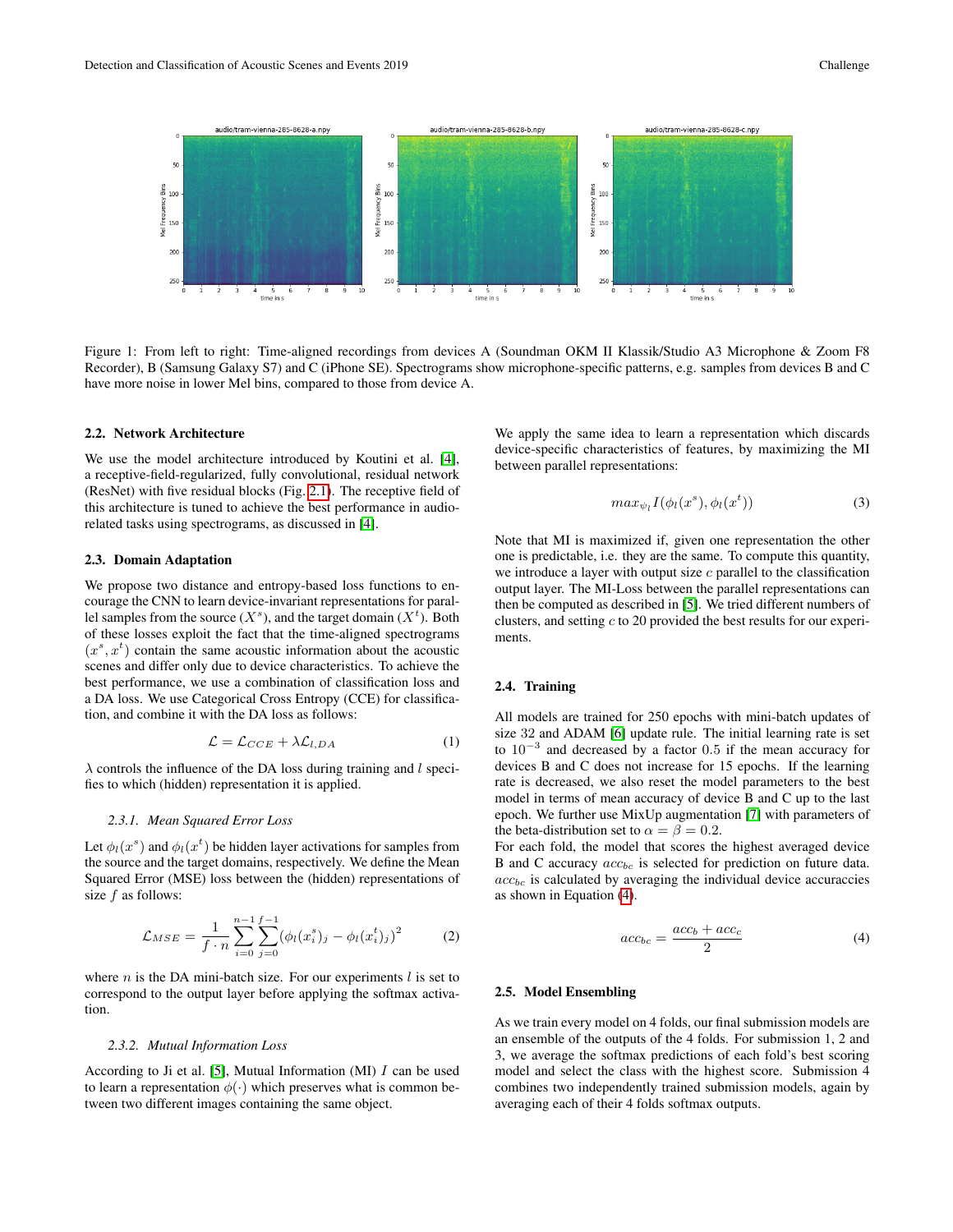|                                     | Kaggle | Fold 0                     |        |        |        | Fold 1 Fold 2 Fold 3 4-Fold-CV | Prov. Split | Sub. ID        |
|-------------------------------------|--------|----------------------------|--------|--------|--------|--------------------------------|-------------|----------------|
| No DA                               | 0.7366 | 0.6977                     | 0.6899 | 0.6459 | 0.6429 | 0.6691                         | 0.6120      |                |
| MSE ( $\lambda = 0.1, n = 4$ )      |        | 0.7583 0.7186              | 0.6846 | 0.7042 | 0.6795 | 0.6967                         | 0.6435      | 2              |
| MI $(\lambda = 0.1, n = 4, c = 20)$ |        | $0.7333$ $0.7338$ $0.6742$ |        | 0.6362 | 0.6538 | 0.6745                         | 0.6250      | 3              |
| Ensemble                            | 0.7666 | $\overline{\phantom{a}}$   | -      |        |        |                                |             | $\overline{4}$ |

Table 1: Result table shows validation results of all submitted systems in terms of accuracy for different validation setups: Kaggle public leaderboard, folds 0 to 3, cross validation, and provided split. The last column shows the submission ID of the corresponding method.



Figure 3: Average accuracy of device B and C during training on fold 0 for no domain adaptation, mutual information and MSE.

# 3. RESULTS

<span id="page-2-4"></span>The results of the models can be seen in Table [2.2.](#page-1-1) All scores are the averaged accuracy of device B and C. The column *Sub. ID* is a reference to the submission ID for the final challenge submission. The column *Kaggle* refers to the score the model achieved on the public leader board on Kaggle. The columns *Fold 0 - 3* show the accuracy for each individual fold and the avg-column the averaged accuracy over all folds. The last column provides the accuracy of the model on the provided train-test split. For this score, the complete model was retrained on the proposed train/test split.

Our base model (Section [2.1\)](#page-0-4), the convolutional residual network (ResNet) introduced by Koutini et al. [\[4\]](#page-2-3) achieved a BC-accuracy of 0.7366 on the leader board, training with the provided split achieved an accuracy of 0.612.

The model with mutual information as additional loss for domain adaptation (Section [2.3.2\)](#page-1-2) shows an improvement on the provided split of 1.3 p.p. over the base model, however on the public leader board it performed slightly worse (0.7333 compared to 0.7366 of the base model). Although it did not improve the performance as much as MSE, MI showed in some folds promising results. As we can see in Figure [3,](#page-2-4) which shows  $acc_{bc}$  during the training of fold 0, the model scored with an accuracy of 0.7338 the top score for a single fold over all of our trained models.

The third model uses MSE loss (Section [2.3.1\)](#page-1-3) for domain adaptation. On the public leader board, it gained an additional 2.17 p.p. over the base model, resulting in an accuracy of 0.7583. The gain is even larger on the proposed split, as with 0.6435 it performed 3.15 p.p. better than our base model. In our experiments, this model also produced on average the most balanced accuracy between all three devices, however as we have chosen the model with the best accuracy for device B and C for our final submission, accuracy on device A is slightly worse.

Our ensemble of eight predictors achieves the best results: With an accuracy of 0.7666, it is the top scoring submission on the public Kaggle leader board.

#### 4. CONCLUSION

In this report, we have shown how an already good performing ResNet-like model [\[4\]](#page-2-3) can be further improved for DCASE 2019 task 1b by using DA techniques. Our DA losses are designed to enforce equal hidden layer representations for different devices by exploiting time-aligned recordings. Notably, the MSE domain adaptation increased the performance by 2.17 p.p. on the public leader board and by 3.15 p.p. on the proposed split on the train set. Mutual information did not increase the performance on the leader board, but it increased performance on the development-dataset compared to our baseline and even showed the top result for fold 0 over all of our models.

### 5. ACKNOWLEDGEMENTS

We thank Andreas Arzt, Hamid Eghbal-zadeh, William Freilinger, Rainer Kelz, Khaled Koutini, and Gerhard Widmer for Advice, Supervision & Support. This work has been supported by the COMET-K2 Center of the Linz Center of Mechatronics (LCM), funded by the Austrian federal government and the federal state of Upper Austria.

## 6. REFERENCES

- <span id="page-2-0"></span>[1] H. Eghbal-zadeh, M. Dorfer, and G. Widmer, "Deep withinclass covariance analysis for robust deep audio representation learning," in *Neural Information Processing Systems, Interpretability and Robustness in Audio, Speech, and Language Workshop*, 2018.
- <span id="page-2-1"></span>[2] A. Mesaros, T. Heittola, and T. Virtanen, "A multi-device dataset for urban acoustic scene classification," in *Proceedings of the Detection and Classification of Acoustic Scenes and Events 2018 Workshop (DCASE2018)*, November 2018, pp. 9–13. [Online]. Available:<https://arxiv.org/abs/1807.09840>
- <span id="page-2-2"></span>[3] M. Dorfer, B. Lehner, H. Eghbal-zadeh, H. Christop, P. Fabian, and W. Gerhard, "Acoustic scene classification with fully convolutional neural networks and I-vectors," DCASE2018 Challenge, Tech. Rep., September 2018.
- <span id="page-2-3"></span>[4] K. Koutini, H. Eghbal-zadeh, M. Dorfer, and G. Widmer, "The Receptive Field as a Regularizer in Deep Convolutional Neural Networks for Acoustic Scene Classification," in *Proceedings*